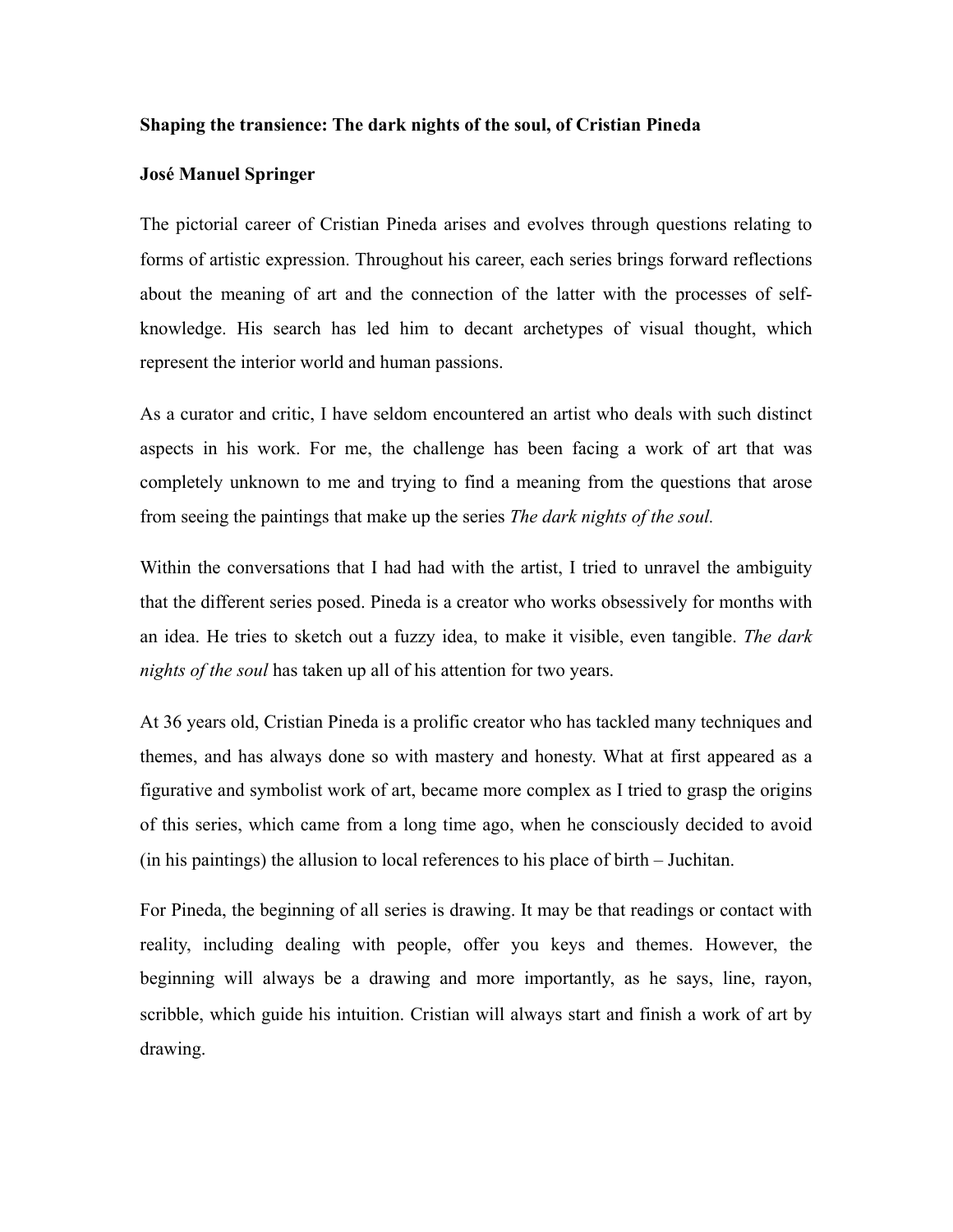His evident fidelity to drawing raises the first question: How to distinguish the theme of each series, if in all of them the stroke is fundamental for its development and conclusion? For me, the question has been: What is the substance of his work, the continent or the content? The fact that the series are separated by time and by formal elements tells me that the subject must be important, perhaps as important for the work as the drawing itself.

Although Cristian Pineda has ventured into contemporary digital media, video, digital photography, with other aesthetic goals in mind, the resource of painting, and specifically drawing, carries with it a return to the primitive. A return that can be understood as a search for abstraction, through the simplification of the figure to its most essential elements.

I will try to describe the context in which this artist begins to explain or propose some relevant questions about the series that make up the artist's recent production.

Juchitán is the city where Cristian Pineda was born and produced his first works of art. We know that the Juchitec artistic tradition arises from the oral narrative or fables, where animals, landscapes and inert objects are animated to tell an anecdote through painting and drawing. The latter is a tool commonly used by Oaxacan artists. They use it in a figurative way, achieving a high degree of visual synthesis.

Since the beginning of his career, Cristian Pineda has consciously fought to distance himself from the figure, in the mimetic or illustrative sense, which is present in the Oaxacan school. In many ways, he has succeeded in establishing his own reputation through a work of art that is not a narrative, and, despite using figuration, is not based on symbolism and the parable, unlike the works of many of his contemporaries. Pineda has managed to break away from this heritage by discovering ways of saying his farewells to the cultural traditions of his small country.

The result of this artistic flight has endowed his work with a very subjective quality, which is why it is difficult to translate it into words, concepts or contextual explanations.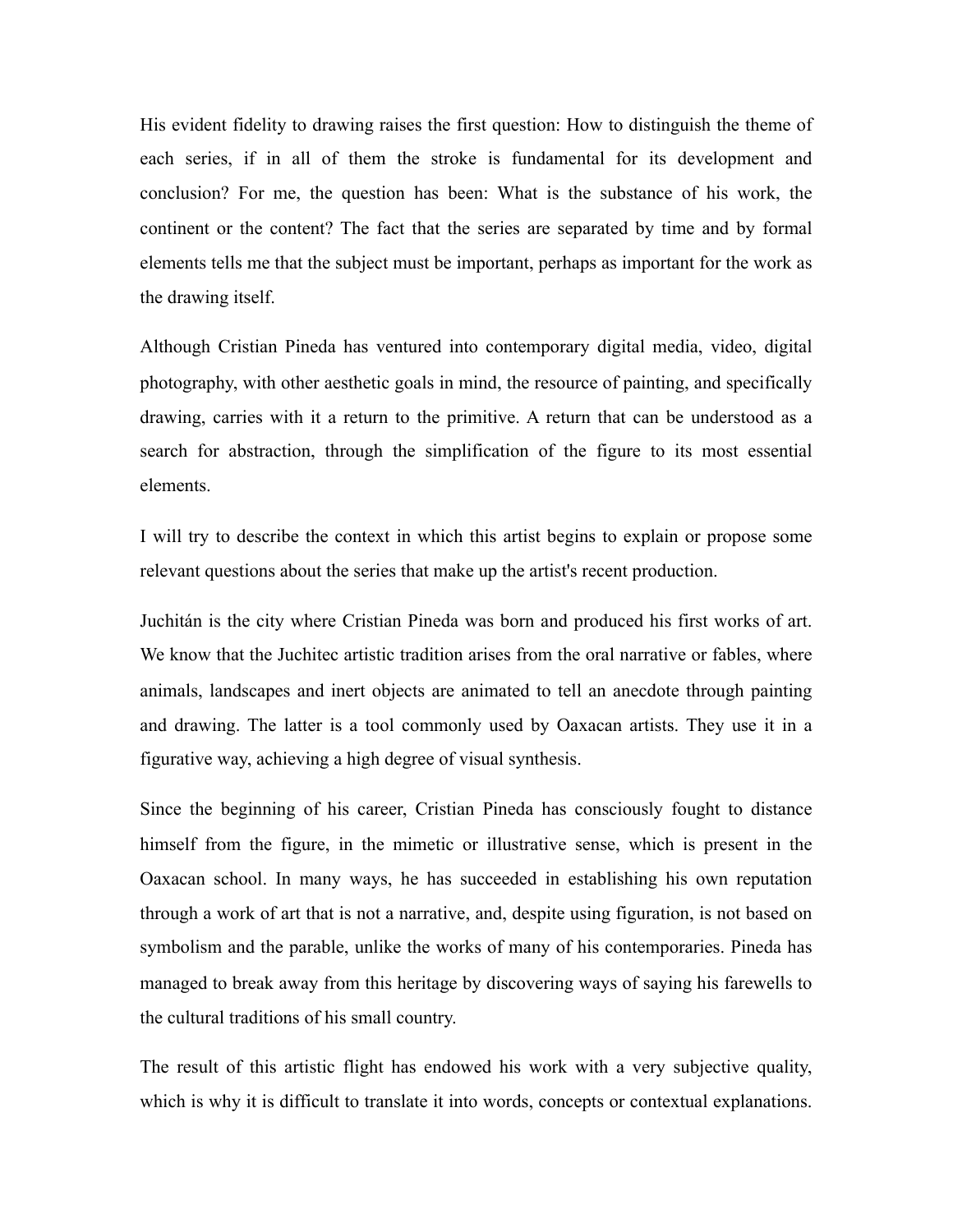It is clear that his paintings possess poetic dyes, that they are an autonomous field far from the representation or the explanation of its content. Therefore, we must appeal to intuition, the senses and percepcion, to find the keys to reading it.

The mysteries surrounding his sculpting and modelling bring forward an unknown, a question about the essence of the pictorial; about the imagination that guides the hand and the gaze through a kaleidoscope of shapes and colors. But above all, the question for his creation should answer to the set of artworks of this series, which does not have individual titles for each painting. This forces us to see the set as facets of the process of one sole idea.

In contrast, the previous series that the painter made shortly before, Vipassana, offers a gateway to the interpretation. The title of this 2015 series is a reference to a type of Buddhist meditation practice, whose objective is to learn how to "see things as they are" through contemplation.

In one of the talks that we had, Cristian revealed to me that his modus operandi was to draw in order to show what you feel inside (to express implies to externalize what is pressing from the inside). I noticed that the Vipassana meditation is the goal of his artistic work, but not necessarily its content.

You cannot explain poetry, you can only read it or write it; Its goal is flowing with it to try to get to things as they are in their essence. My first attempt at an explanation has been to understand the work of Cristian by perceiving it from the interiority and transience that characterizes his creations. Each box contains its own experience, emotion, essence.

In The Dark Nights of the Soul series, I realised a series of blows, which manifested themselves between open lines and closed forms, or starting from flashing colors and dark tones. The reversed process of painting, flashing lines over dark backgrounds, used by Pineda offers us a striking vision that speaks of a refulgent interiority. This procedure is similar to that in which one sees a bright object and then closes the eyes; A figure of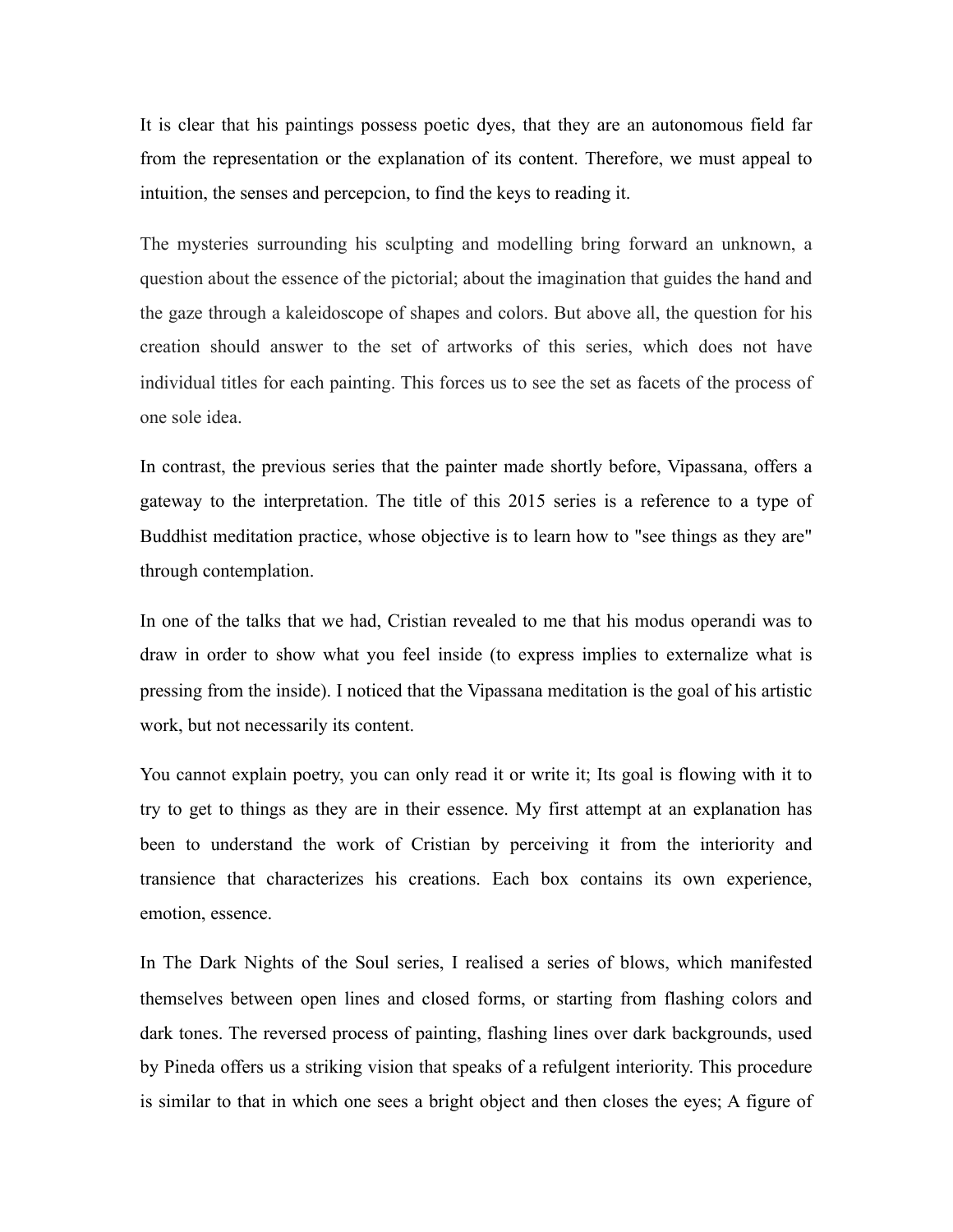the object in its complementary tones is produced in the mind. This was the principle of complementarity, which influenced the color of the works of post-impressionist painters and Nabi group artists, both of whom resorted to deformation and strong lighting contrast.

However, things are not so simple: I could not say, categorically, that paintings of this diverse set are the sole result of an optical illusion described from the 19th century. I am only explaining the context of the artistic imagination. I am aware that the subject still lies there within the pictures, deeply below the pictorial surface.

To go beyond the facade of these works, it is neccesary to analyze what other relationships exist between a painting showing "things such as" (Vipassana) and another type of painting that is framed by feelings and dark emotions. This leads me to think that the production of Cristian Pineda comes from an inner dualism, light-dark, emotionalrational. The perception of the swarm of forms is achieved by the contrast between light and darkness. What we call contour of the object does not exist in reality; The dark line that separates my arm from the wall in the background is just an illusion formed when the edge of the arm is folded over itself and moves away from the eye that sees it; There is an effect of the concentration of shadow that looks like a line, but physically it's a curved plane. Things are not as the eye sees them but how the mind interprets them.

The paintings that make up each of the series are autonomous drawings, and could have a relationship with something personal or contextual. The Dark Nights of the Soul series attempts at something more personal and intimate, with an expressionistic drawing. It is very lyrical, full of movement and color, going beyond the world's appearance and of the senses.

Given that *The Dark Night* refers to a temporary state, without linking to any territory or geography, the phrase proposes a metaphor of a temperamental, romantic condition, related to the state of the soul or the conscience. The internal experience trying to take on an external form in the paintings through calligraphic drawing (not too distant 80s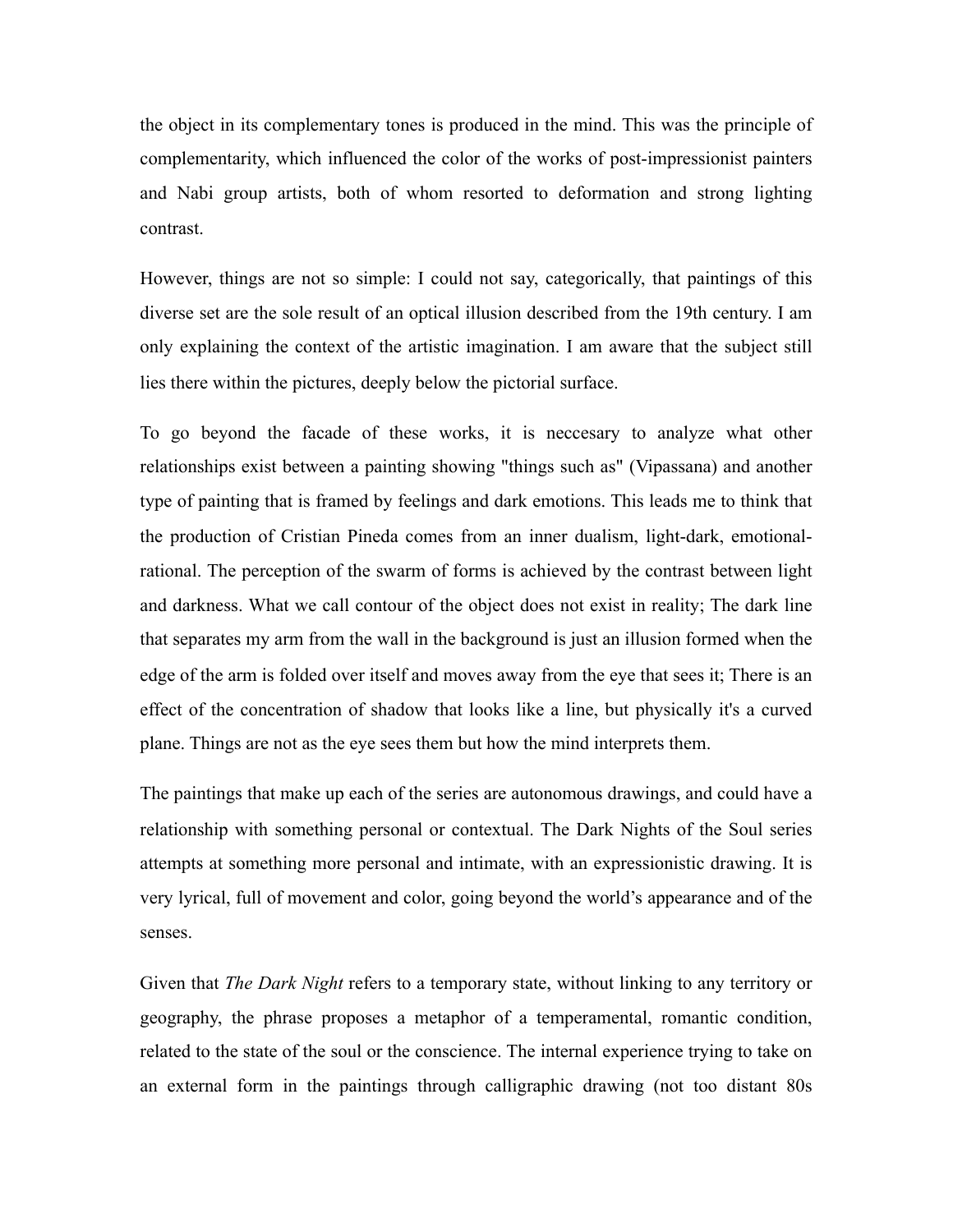graffiti) with stained and notched color, shows a duality of chromatic fields, clean and well defined interactions between ecaggerated contour lines and flat surfaces.

# **The ditirambic ritual in painting**

What paintings offer us is a sense of presence. They don't try to define or describe something or chance a how and when. Cristian Pineda makes us partake in a Dionysian rite, through the archaic ritual of painting, in which the individual frenzy of the painter becomes a collective embrace, uniting history, mythology and destiny.

The Dionysian wisdom of Greek dramaturgical art stated that all suffering comes from the individualization of consciousness, so the collective rituals dedicated to Dionysus are an artistic and dramatic way of leaving I and merging into Us. If we adopt Friedrich Nietzsche's sense of classical tragedy, Cristian's artwork act as totems within a dramaturgic ritual. They are located between *us* and the world, creating a bridge between the senses and the perception of a deeper reality. Elaborating further on this idea, we can say that the paintings are equivalent to the role of the "chorus" ritual in the tragedy: It is the dithyrambic poetry related to the Dionysian ritual, which involves stripping the ego and subject-object dualism in the representation of our passions. The dithyrambic ritual places us face to face with the primordial emotion prior to sensible knowledge, where intellectualization and rationality are temporarily suspended.

The possibility of a ritual painting came to my mind after Pineda confessed during a conversation that in drawing he wants to clarify an emotion. This requires visibilizing its structures, giving shape to what can only be designated with mimetic logic from visual resemblance. This same experience is what occurs between us and the world through the union between the image and the word. We see the forms of the world by naming them. So it is no coincidence, and I want to think that it is entirely intentional, that the artist adds words or draws letters within the pictorial screen that separates the subject and reality. What Pineda does can also be read as a visual, hieroglyphic writing, which, when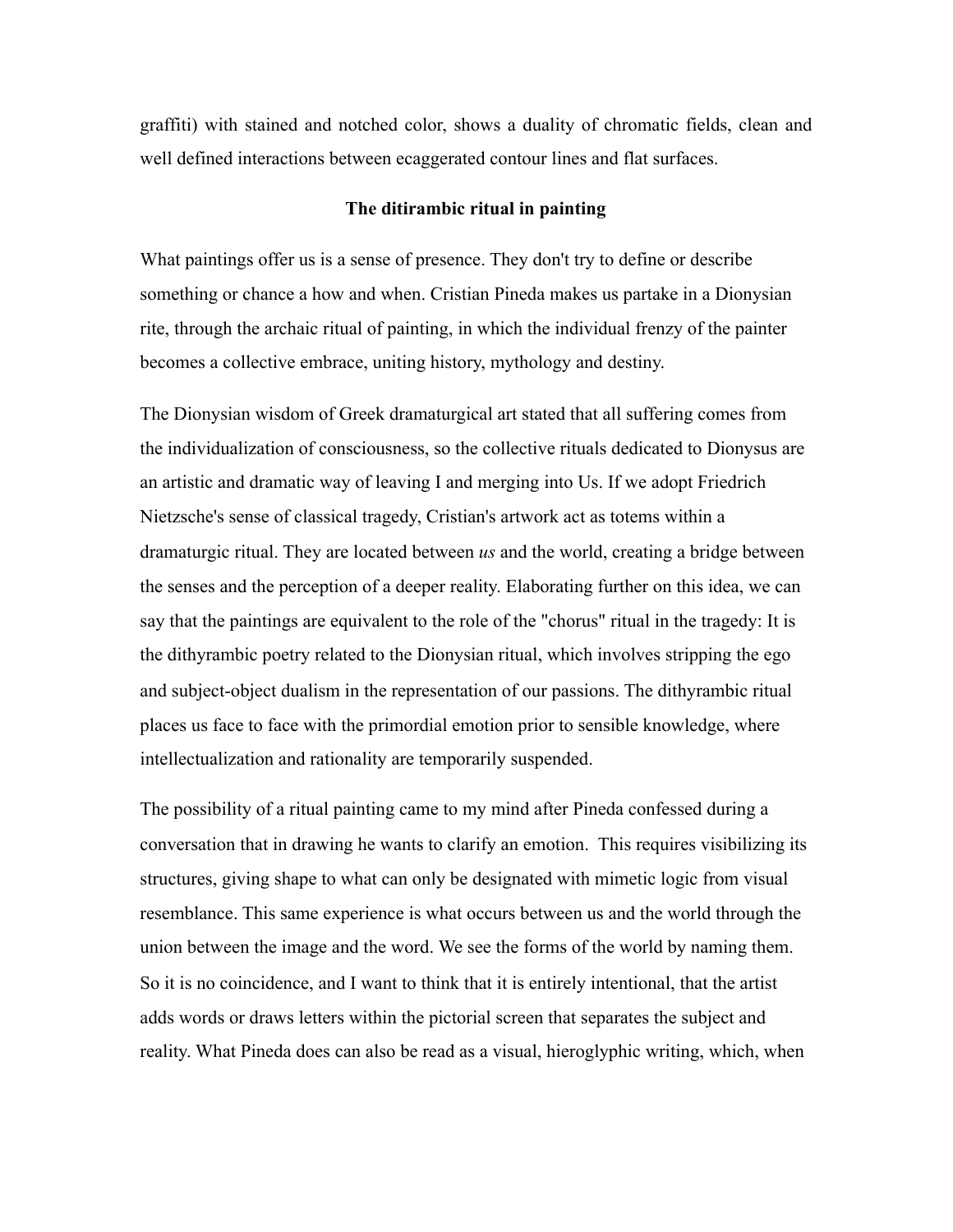composing cartridges of signs, creates a chain of signifiers. This is how art emerges as an experience of a presence, which evokes ritual.

*The dark nights of the soul* is a set of atmospheres, as opposed to the paintings of the *Vipasana* series that are more linked to the use of signs superimposed on hieratic compositions. Being atmospheric, the paintings are far from describing concrete territories of the experience. The symbols create a game of opposites, similar to the painting I call *Black Sun.* In the latter work, the lower right quarter shows a woman's profile accompanied by zoomorphic figures while in the upper left quarter there is a male's profile, adorned with a garland of leaves, characteristic of several of his paintings, making a reference to botany and fauna.

The drawings made on paper with oil crayons show similarity to the works of the Oaxacan painter Rodolfo Nieto (1936-1985), who developed his career in Paris and possessed a great eloquence for drawing beasts in sedentary attitudes. These animals sometimes represent a nahual, that is, an alter ego. A companion, who shares characteristics of temperament or character of an animal to which it is related to. But it can also be an invocation of the energy that confines these animals, always agile and evocative.

In Pineda's paintings, animals are forms in a state of metamorphosis, which erase the distinction between drawing and painting. The strokes reflect an obvious manuality, a spontaneous treatment of the line, characterized by its absence of volume and **claroscuro**. The streaks of colors on the dark backgrounds also recall some surrealistic inheritances of creators like Wifredo Lam (1902-1982), with whom Pineda shares interest in nature and the signs used by the pantheistic and animist religions. Cristian Pineda work reaffirms the search for the immaterial, based on the sense of the Dionysian rite, where color has a more dithyrambic, intoxicating, record related to a ritual of liberation.

Most of the works have a spontaneous character that involve the simultaneous work of several of them in unison. This allows the artist to have the time necessary to regain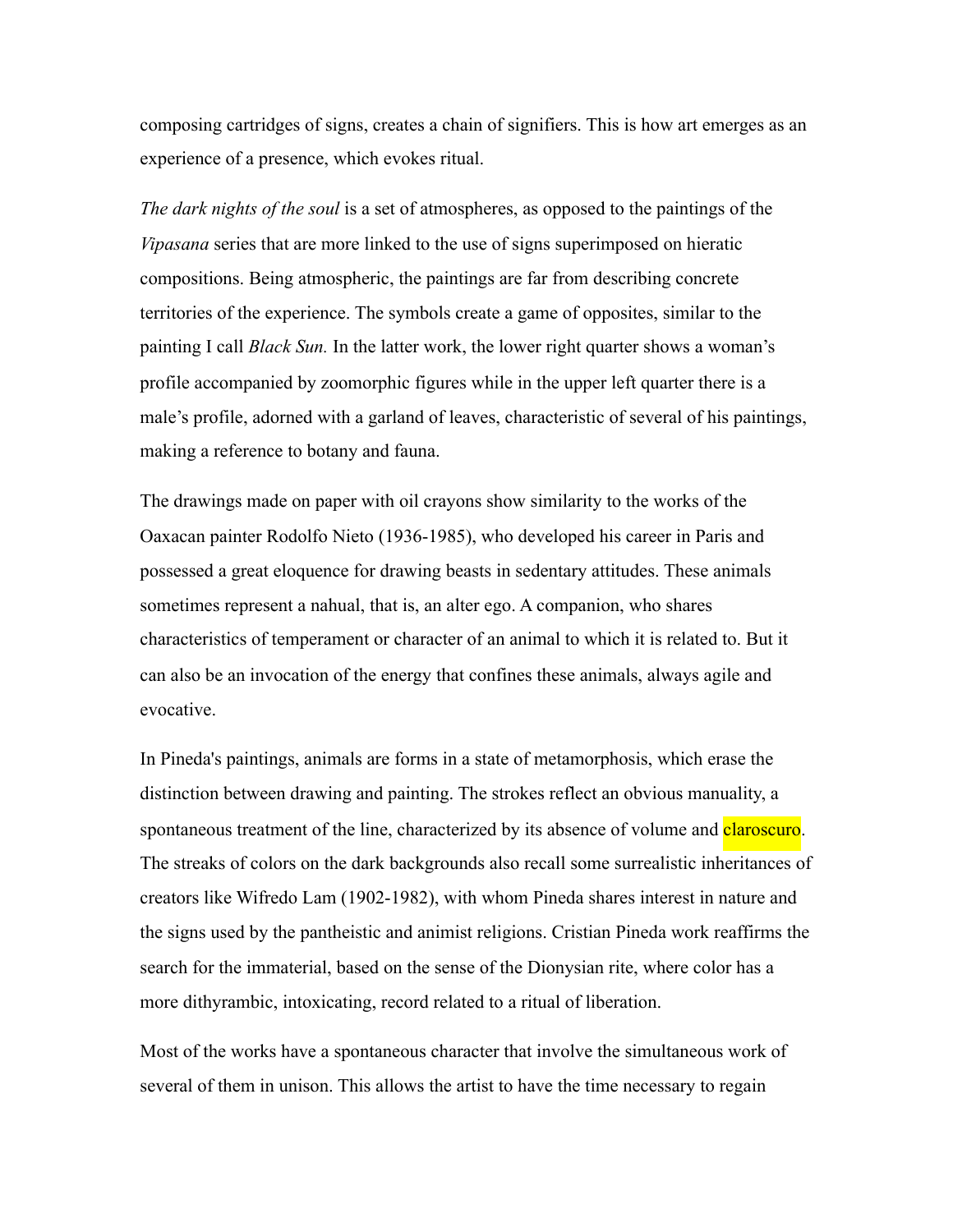consciousness of the whole "painting as a board" where he plays a departure with himself. The quadrangular space in the painting lends itself to that area of the game that the painter requires in order to flood it with his "plays" with diverse resources of interlacing forms. Each figure expands or contracts in a spasm of jubilant color, leaving space for an exchange of contours and spots. All of these forms are flat, transgressing the idea of a three-dimensional perspective. They could be identified as expressive doodles, which synthesize different temperaments ranging from melancholic reverie to blood passion.

Throughout his work, drawing has been a tool that allows him to arrive spontaneously to approaches and questioning. It is the final drawing, not a sketch, that allows great pictorial freedom. The course of a fleeting thought is stronger than the realistic image, because it is guided by the spontaneity that results from the movement. The struggle of contours and visceral chromatic fields are the elements that make the impressions arrise quickly in the mind.

The diptych that shows a landscape, dark and drawn with traces that remind one of over chalk, is a representation of undulating forms that give rise to magical beings. The world is a space that is susceptible to magical influences and appearances, which require an alternate state of consciousness. The zoomorphic beings that populate those spaces end up being completely emancipated from reality and exist only in the painting because of the gestures.

The reference to the night also suggests an astronomical and astrological vision of the universe. Stars and constellations allow us to imagine mythical beings representing destiny or forms of life, through the simple linear connection between points of light. The darkness represents an infinite curtain where the star bodies are mimicked with earthly forms of myths, animals and divine fantastic beings: the Great Bear, the Orion Belt, the Castor and Pollux twins among others. The imaginary forms arising from the stellar constellations appear scattered in the celestial vault, like brilliant patterns and clusters of stars such as the Pleiades.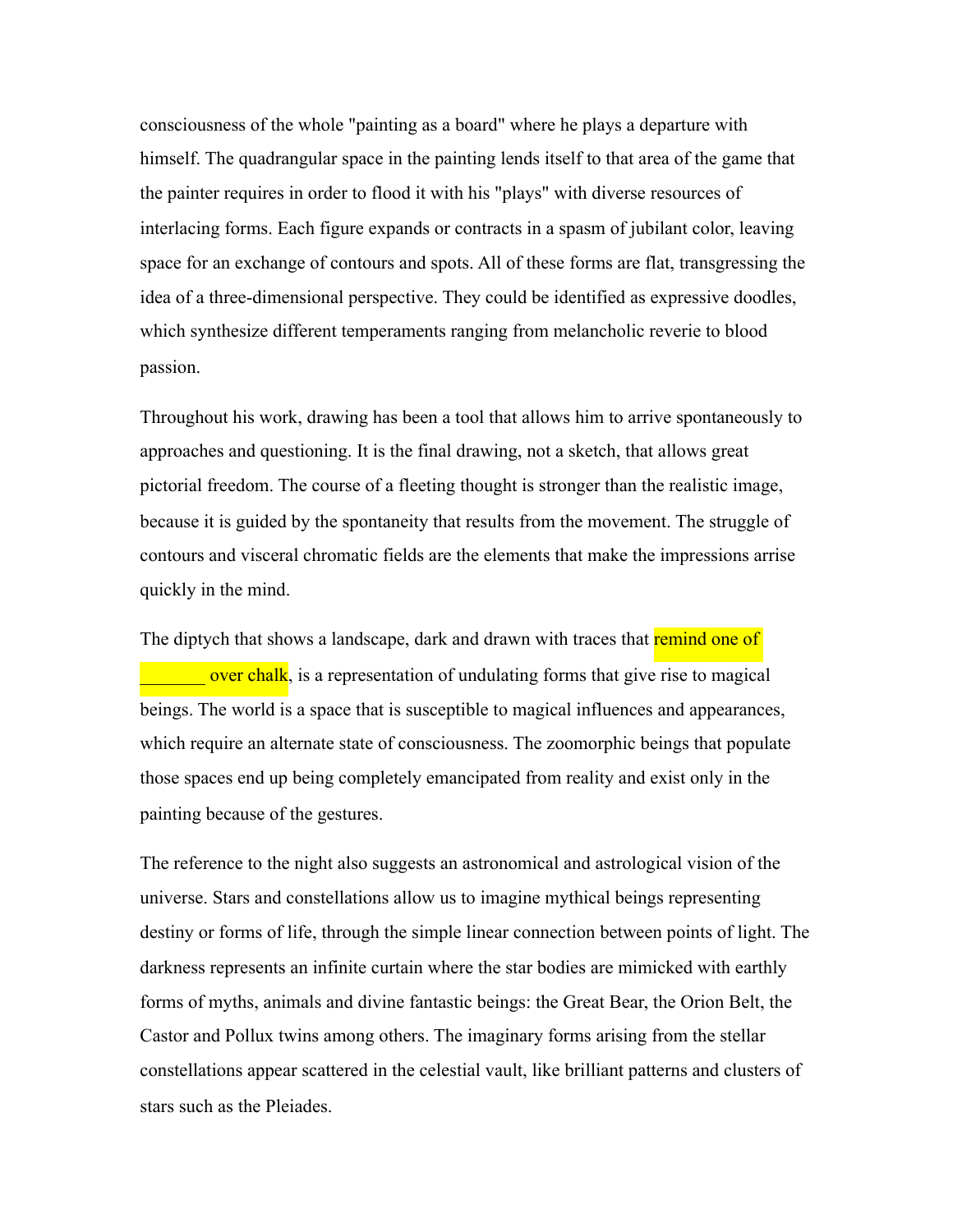In the paintings pertaining to the series *The Dark Nights of the Soul*, the artist has recreated spacial vaults in which the eye, the gaze, is solated with the invention of creatures, movements, white spectra and translucent auroras, all of which give certain works the appearance of the Milky Way in constant expansion. These enigmatic paradises of infinity lead us to think of the astonishment that the human being experiences by contrasting his minuscule existence with the infinity of the univers. A questioning that the artist's work evokes.

Likewise, other interstellar phenomena, such as the eclipse or the ellipsoidal expansion of the nebulae, are glossed by the painter in his works. This is done to provoke interferences of bodies that project shadows or enigmatic light on to one another. Such encounters refer to the idea of a fantastic macrocosm, in which all of the archetypes that the imagination is capable of producing in its search for an interpretation of feelings are fused.

The vision of inner darkness occurs when we close our eyes and a set of light appear on the retina for a few moments. These forms have a certain similarity with those that Pineda creates in his work. Its about the perception of darkness, the emptiness and the absence that confront an individual with his solitude. From these experiences, we find examples in some of the pieces that suggest rays, boreal auroras, or figures made of gray clouds.

#### **Artistic Nomadism**

So far, I have discussed what defines the work of Cristian Pineda, his relationship with the materials, the pictorial surfaces and the possible empirical interpretations that populate his works. What remains is to analyze what his work does not possess or aspire to have. And I believe that being an artist born in a city with a particular idiosyncrasy like Juchitán, which for many would be an honor and a warm place with a great heritage, in the case of Cristian Pineda, there are no explicit references to the "Juchiteca soul."

Oaxaca's artistic manifestations - I refer to all the categories, not only the paintings or graphics that are well known, but also the textiles, the pottery, the basketry and the ironwork – all make up endless sources of expression, knowledge of materials and formal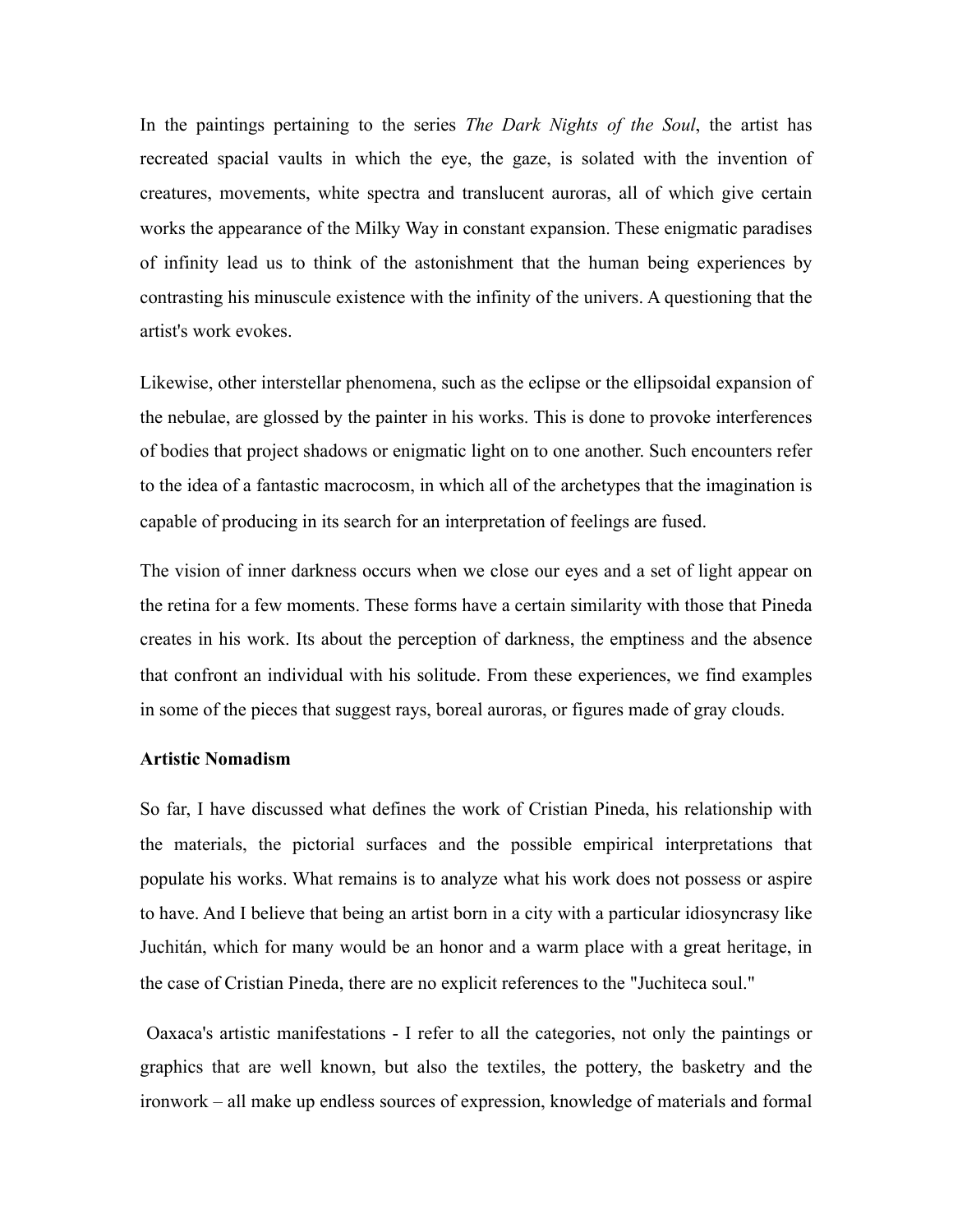solutions. However, in the case of Pineda, the formal conventions and craft techniques of his home state are not entirely present in his plastic vocabulary. When they occasionally appear, it is in an indirect way. Cristian Pineda has been an art nomad who has deliberately chosen places that have consciousness, where he wants to live and that are appropriate for his imagination.

In our conversation we touched that point. I was interested to find out how much he had identified with the juchiteca school of visual art. His answer was clear: To be the artist he wanted to become, he had to leave the place where he was born and grew up. His artistic formation began in the Oaxacan Isthmus, but it will solidify and grow outside of the lands of the Oaxacan Antequera.

First he migrated to the Mexican capital and from there he began a wide tour around the different regions of the country, which took him from the coasts to the borders of the South and the North. The necesity to avoid grounding root in any definite place took him to France and later Catalonia, where he resided for more than a year. It was almost a decade later, in Eastern Europe, where he became aware of the isolation suffered by migrants. This relization came to Pineda when he was confronted by an exvironment that was completely foreign to him.

That experience showed him that he did not belong in that territory, there was no place for him. The limits and borders constrained him and that feeling pushed him to make the decision to return to Juchitán. The long journey back to his place of origin led him to wonder about his own origin. What was the purpose of the things he had known? What was the verge of his experience. He painted and the paint overflowed the edges of the frame, something he had been stopping for years. The world came crushing down on him all at once. These feelings, as well as his experience with the migrants that have become a painful reality in Oaxaca and Mexico and to which he has dedicated part of his work as an activist and an artist, both led him to ask himself about the nature of art.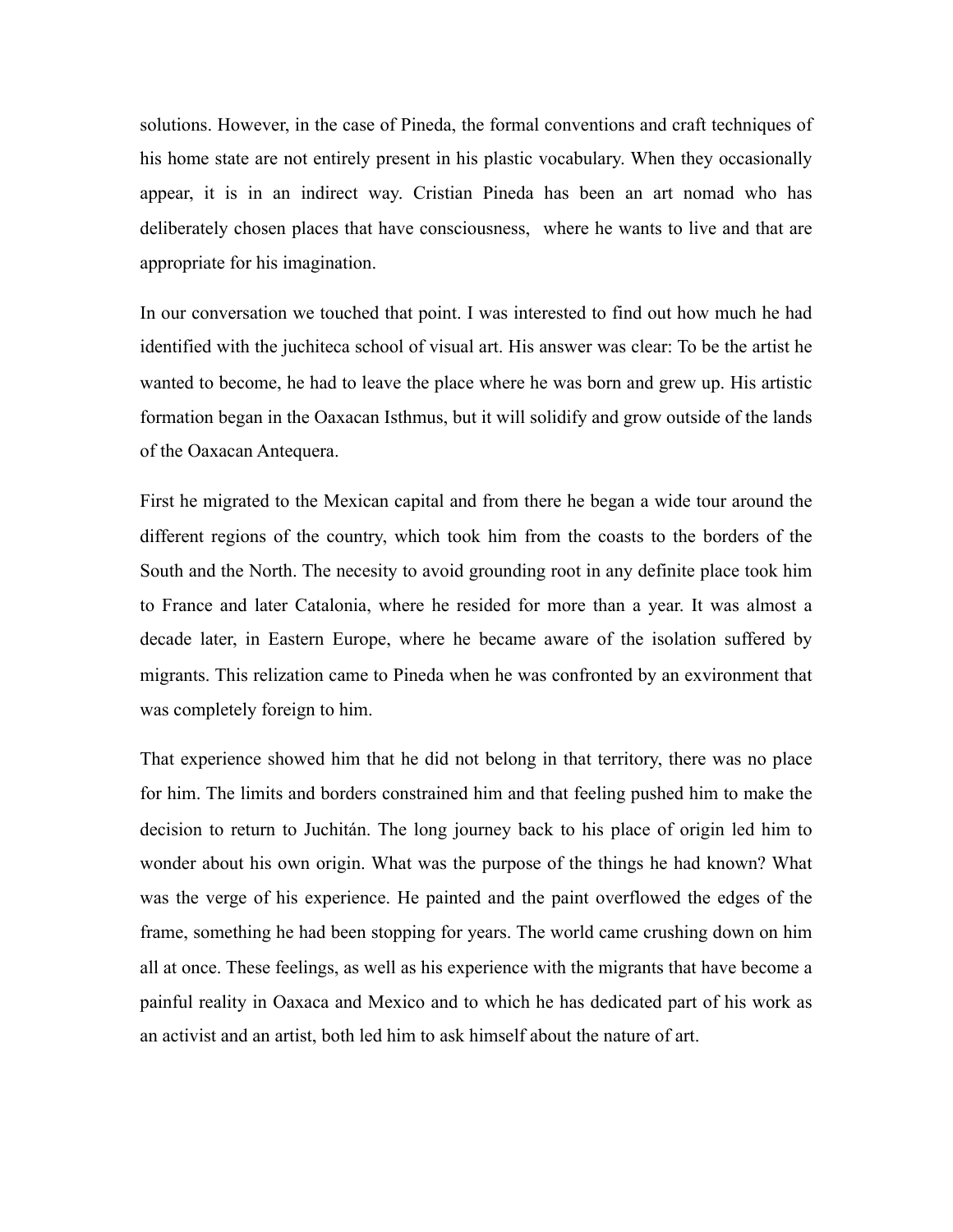From the return to Mexico, in 2015, the series of *Vipassana* paintings emerge and a search begins on the way things are represented in empltiness, where there is nothing that contains them, where objects are perceived as platonic ideas: reflections of light and shadows on the dark background of the cavern. An emotional catharsis rushed over him and appeared gradually in the painting. The result was an overwhelming plenitude and illumination, evidence of the expressive force and luminosity of his work. *Vipassana* was the beginning of the question about the human, beauty, the order and the synchrony of things, the symmetry between what happens up in the sky and down on earth. The center of this experience was the house, the home, which acted as a receptacle where the vast nomadic experience of its existence leaked.

Back in Juchitán, things were not as they had been. Regarding the migrant experience, the return may have been more difficult than the departure. The gaze of others is heavy, falling on one as a question about the recent past. Maybe not everyone is aware of it, but the experience of migration is an internal journey. The *Vipassana* series provoked a change in strategy, but to arrive there, he had to cross the night.

## *The Dark Nights of the Soul, A Path to Spirituality*

There are two literary works that treat the theme of the dark night of the soul as an internal search, when faced with problems of life. The title of this series is associated with the poem by San Juan de la Cruz of a similar name. The intention of the Spanish mystic poet was to communicate the experience of spiritual growth and union with God, after a period of painful darkness in which Saint John of the Cross doubted the effectiveness of prayer as a way to get closer to divinity. This experience is not only common in believers of the Christian religion. In Buddhism, the practitioner of this philosophy must gain knowledge of suffering, which will lead to a mystical awakening; It is a process of purification sought by the individual himself through self-observation, until he arrives at the elimination of the ego and the attachment to destructive emotions. These experiences lead us to consider the darkness of the soul as a state of transition in life, in which the relationship between creativity and spirituality responds to emotional